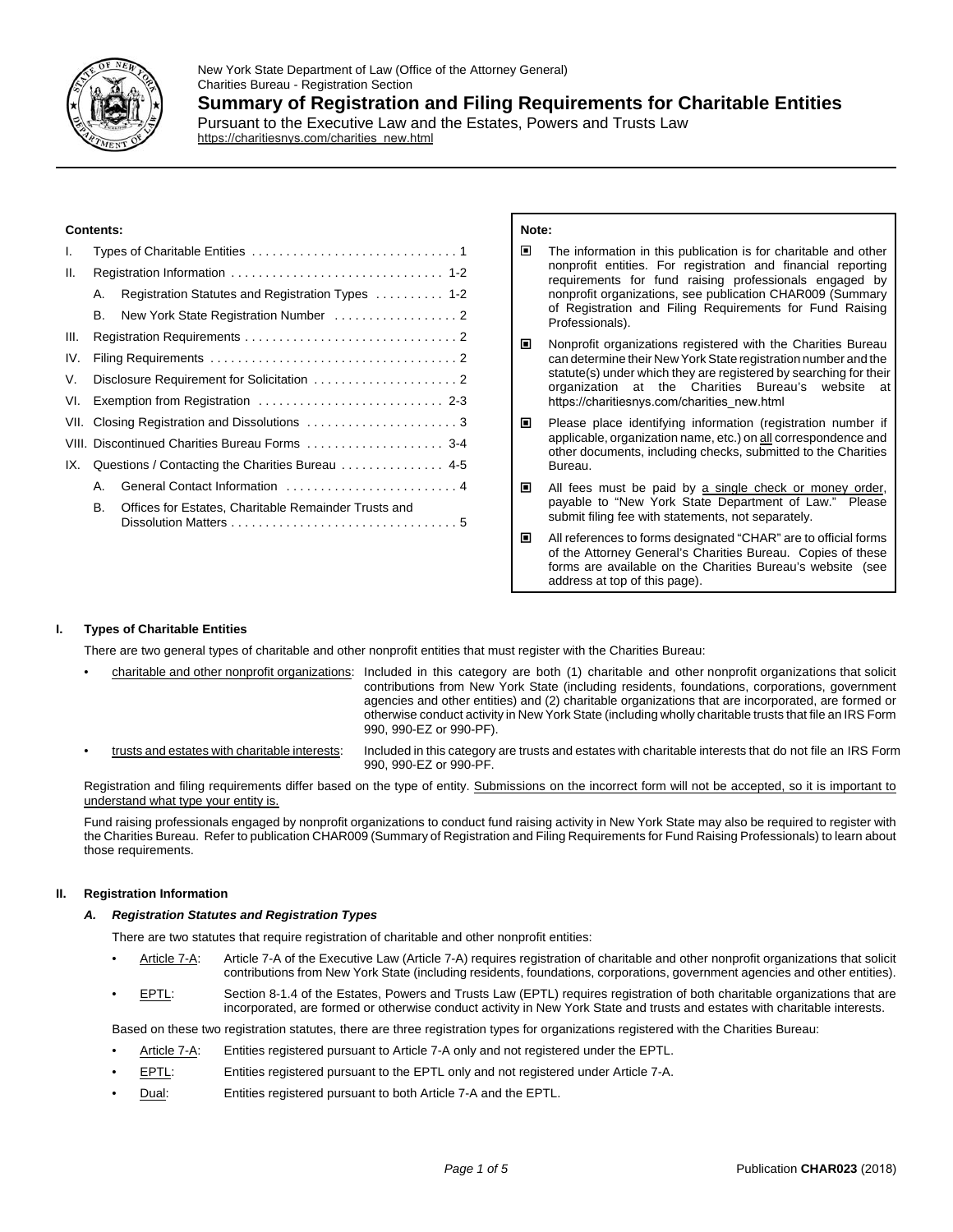The Charities Bureau will determine the registration type from the information provided in the registration materials you submit. You may request that the Charities Bureau adjust the registration type if information or activities change after initial registration. Your charitable entity type and registration type determine your annual filing requirements (see also parts I (Types of Charitable Entities) and IV (Filing Requirements) of these instructions).

To find out the registration information, including the registration type, for a nonprofit organization that is already registered, search for your organization at the Charities Bureau website:

## www.oag.state.ny.us/charities/search.html

If your organization is registered but you cannot find your organization at the Charities Bureau website, please contact the Charities Bureau for assistance. See part IX (Questions / Contacting the Charities Bureau) of these instructions.

### *B. New York State Registration Number*

The Charities Bureau will assign a registration number to you. If you already registered your nonprofit organization, you may find out its registration number by searching for the organization at the Charities Bureau website, as described in the preceding paragraph.

### **III. Registration Requirements**

You must know your type of charitable entity to determine which parts of these instructions apply to you. For more information, see part I (Types of Charitable Entities) of these instructions.

| $\bullet$                                                                                                                                            |                               | charitable and other nonprofit organizations: To learn about registration of charitable and other nonprofit organizations, refer to CHAR410<br>(Registration Statement for Charitable Organizations) and the instructions for that form. |
|------------------------------------------------------------------------------------------------------------------------------------------------------|-------------------------------|------------------------------------------------------------------------------------------------------------------------------------------------------------------------------------------------------------------------------------------|
| trusts and estates with charitable interests:<br>$\bullet$<br>990, 990-EZ or 990-PF, refer to the following forms and their respective instructions: |                               | To learn about registration of trusts and estates with charitable interests that do not file an IRS Form                                                                                                                                 |
|                                                                                                                                                      | Entity                        | Form and Instructions                                                                                                                                                                                                                    |
|                                                                                                                                                      | <b>Charitable Lead Trusts</b> | CHAR001-LT & instructions                                                                                                                                                                                                                |
|                                                                                                                                                      | Charitable Remainder Trusts   | CHAR001-RT & instructions                                                                                                                                                                                                                |
|                                                                                                                                                      |                               |                                                                                                                                                                                                                                          |

Estates with a Charitable Interest Notice of Probate & Charitable Estate Registration Instructions

### **IV. Filing Requirements**

You must know your type of charitable entity to determine which parts of these instructions apply to you. For more information, see part I (Types of Charitable Entities) of these instructions.

| $\bullet$ | charitable and other nonprofit organizations: | Registered charitable and other nonprofit organizations must file with the Charities Bureau every<br>year. To learn about the filing requirements, refer to CHAR500 (Annual Filing for Charitable<br>Organizations) and the instructions for that form. |
|-----------|-----------------------------------------------|---------------------------------------------------------------------------------------------------------------------------------------------------------------------------------------------------------------------------------------------------------|
| $\bullet$ | trusts and estates with charitable interests: | To learn about filing requirements of trusts and estates with charitable interests that do not file an<br>IRS Form 990, 990-EZ or 990-PF, refer to the following forms and their respective instructions:                                               |
|           | Entity                                        | Form and Instructions                                                                                                                                                                                                                                   |
|           | Charitable Lead Trusts                        | CHAR004 & instructions                                                                                                                                                                                                                                  |
|           | <b>Charitable Remainder Trusts</b>            | Accounting & instructions to CHAR001-RT                                                                                                                                                                                                                 |
|           | Estates with a Charitable Interest            | Accounting & Charitable Estate Registration Instructions                                                                                                                                                                                                |

### **V. Disclosure Requirement for Solicitation**

Pursuant to New York Executive Law § 174-b, any solicitation of contributions used by or on behalf of a charitable organization, which is required to register and file annual financial reports with the New York State Attorney General pursuant to Article 7-A of the Executive Law, must include a statement that a copy of its latest annual report may be obtained, upon request, from the organization or from the New York State Attorney General's Charities Bureau, Attn: FOIL Officer, 28 Liberty Street, New York, New York 10005. A charitable organization is prohibited from including such a statement if it has failed to comply with all registration and filing requirements. If the charitable organization has not previously been required to file an annual report with the Charities Bureau, the solicitation must state the date when the annual report will be filed. Please review all of your solicitation material to ensure that it contains the required statement, including the address of the Charities Bureau.

### **VI. Exemption from Registration**

You must know your type of charitable entity to determine which parts of these instructions apply to you. For more information, see part I (Types of Charitable Entities) of these instructions.

charitable and other nonprofit organizations: Charitable and other nonprofit organizations that believe they are exempt from registration may request exemption by submitting the appropriate CHAR410 Series form with Schedule E (Request for Registration Exemption) attached. To determine if your organization qualifies for an exemption and learn how to request an exemption, refer to the instructions for the CHAR410 (Registration

Statement for Charitable Organizations), which includes instructions for Schedule E.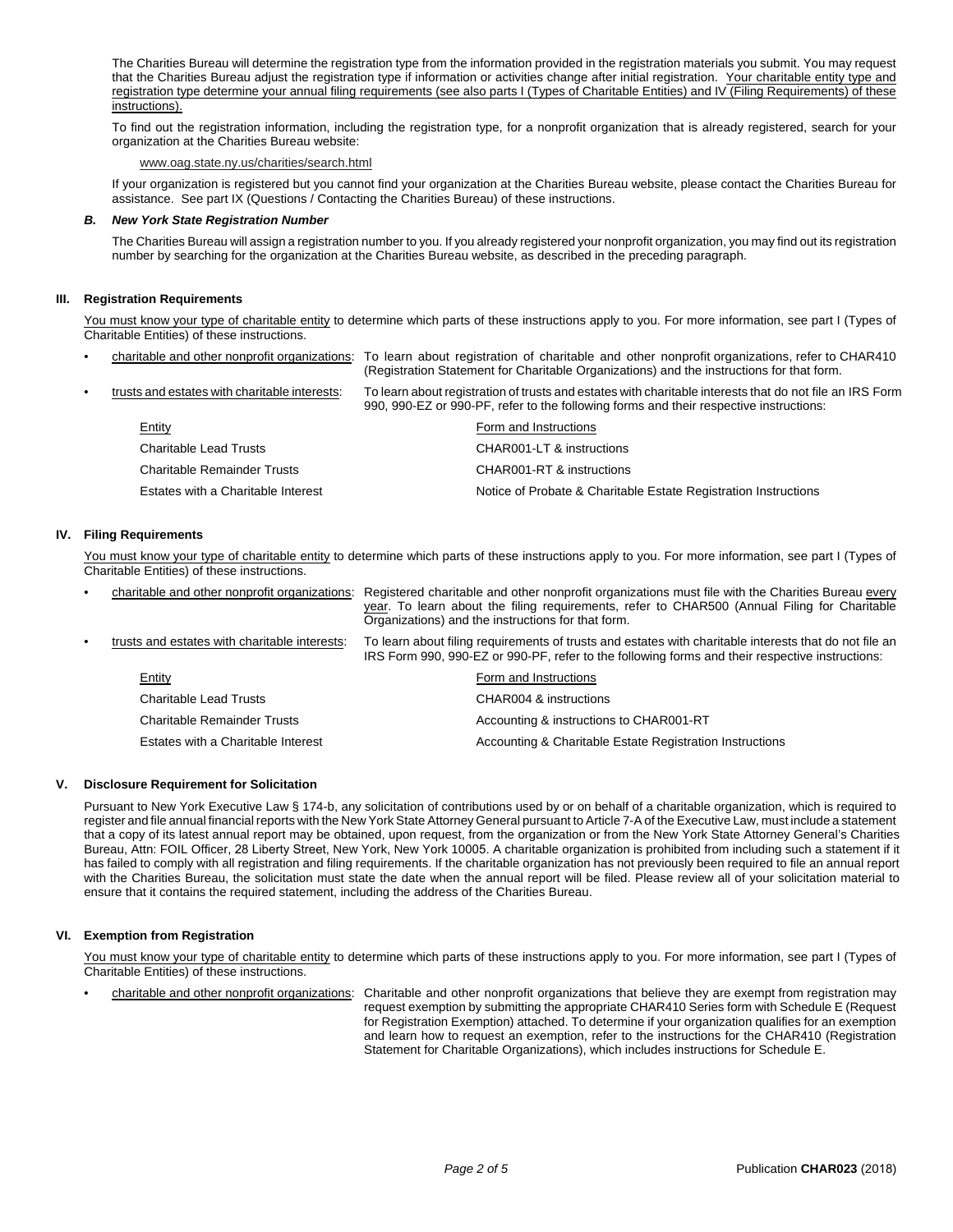• trusts and estates with charitable interests: To learn which trusts and estates with charitable interests are not subject to registration, refer to the instructions for the following registration forms:

| <b>INSURGIOUS TOF LITE TOROWING TEGRSUALION TOTING.</b> |                                                                 |  |  |
|---------------------------------------------------------|-----------------------------------------------------------------|--|--|
| <b>Entity</b>                                           | Form and Instructions                                           |  |  |
| <b>Charitable Lead Trusts</b>                           | CHAR001-LT & instructions                                       |  |  |
| <b>Charitable Remainder Trusts</b>                      | CHAR001-RT & instructions                                       |  |  |
| Estates with a Charitable Interest                      | Notice of Probate & Charitable Estate Registration Instructions |  |  |

### **VII. Closing Registration and Dissolutions**

You must know your type of charitable entity to determine which parts of these instructions apply to you. For more information, see part I (Types of Charitable Entities) of these instructions.

- charitable and other nonprofit organizations: The registration of a charitable or other nonprofit organization will only be closed if the organization demonstrates that it has dissolved or otherwise formally ceased operations.
	- *Corporations –* If the organization was incorporated, it must be dissolved before the Charities Bureau can close its registration.

If you do have a certificate of dissolution from the New York Department of State, or from a similar government agency in a different state, submit it along with the CHAR500 (Annual Filing for Charitable Organizations) marked "Final filing", with all required attachments to that form. If you do not yet have a certificate of dissolution, you must obtain one.

If the organization was incorporated and you do not have a certificate of dissolution but do have a court-approved plan of dissolution, complete the dissolution process and then submit to the Charities Bureau a copy of that certificate of dissolution. For New York corporations, obtain the certificate of dissolution from the New York State Department of State Division of Corporations customer service department, which may be reached by phone at 518-473-2492, option 5.

If the organization was incorporated and you do not have a certificate of dissolution and do not have a court-approved dissolution plan, please submit:

- 1) a brief description of the organization's plans to dissolve; and
- 2) if the assets were transferred to another organization, proof that the other organization received the assets (for example, a letter from the recipient organization, signed by an officer, stating that it received the transfer).

If you need help planning for dissolution, please refer to the following guides, which may be found at the web address listed at the top of these instructions:

- Procedures and Forms for a No Assets Non-Judicial Dissolution Pursuant to Article 10 of the Not-for-Profit Corporation Law
- Procedures and Forms for a Voluntary Non-Judicial Dissolution Pursuant to Article 10 of the Not-for-Profit Corporation Law of a Not-for-Profit Corporation With Assets

For help with dissolution procedures and requirements, contact the Regional Office of the Attorney General for the New York State county in which your organization is incorporated. To determine which county that is, search for your organization by name at the Division of Corporations website:

### http://appsext5.dos.state.ny.us/corp\_public/enter\_search

To locate the Regional Office for that county, see part IX.B. (Questions / Contacting the Charities Bureau, Offices for Estates, Charitable Remainder Trusts and Dissolution Matters) of these instructions.

- *Unincorporated organizations –* If the organization was never incorporated, you may request that the Charities Bureau close the registration by submitting a cover letter explaining the reasons for closure, a copy of the CHAR500 marked "Final filing" and a copy of IRS Form 990, 990-EZ or 990-PF marked "final return", if applicable. If the assets were transferred to another organization, you must also submit proof that the other organization received the assets (for example, a letter from the recipient organization, signed by an officer, stating that it received the transfer).
- trusts and estates with charitable interests: In general, the Charities Bureau will close registrations for trusts and estates with charitable interests only after receiving and reviewing a final accounting.

## **VIII. Discontinued Charities Bureau Forms**

The following Charities Bureau forms have been discontinued and should no longer be used:

| <b>Discontinued Charities Bureau Form</b>                | <b>Superseded By</b>                                                                                                                                                                                                                                                           |
|----------------------------------------------------------|--------------------------------------------------------------------------------------------------------------------------------------------------------------------------------------------------------------------------------------------------------------------------------|
| CHAR001 (Trusts and Estates Registration From)           | • CHAR001-LT (Registration Statement for Charitable Lead Trusts)<br>• CHAR001-RT (Registration Statement and Notice of Termination of<br>Intervening Interest for Charitable Remainder Trusts)<br>• Notice of Probate (for registration of estates with a charitable interest) |
| <b>CHAR003 (Securities Schedule)</b>                     | CHAR500 (Annual Filing for Charitable Organizations)                                                                                                                                                                                                                           |
| CHAR005 (Request to Withdraw Executive Law Registration) | • CHAR410 Series (Registration Statement for Charitable Organizations), and<br>• Schedule E (Request for Registration Exemption)                                                                                                                                               |
| CHAR006 (Notice of Annual Filing Exemption)              | CHAR500 (Annual Filing for Charitable Organizations)                                                                                                                                                                                                                           |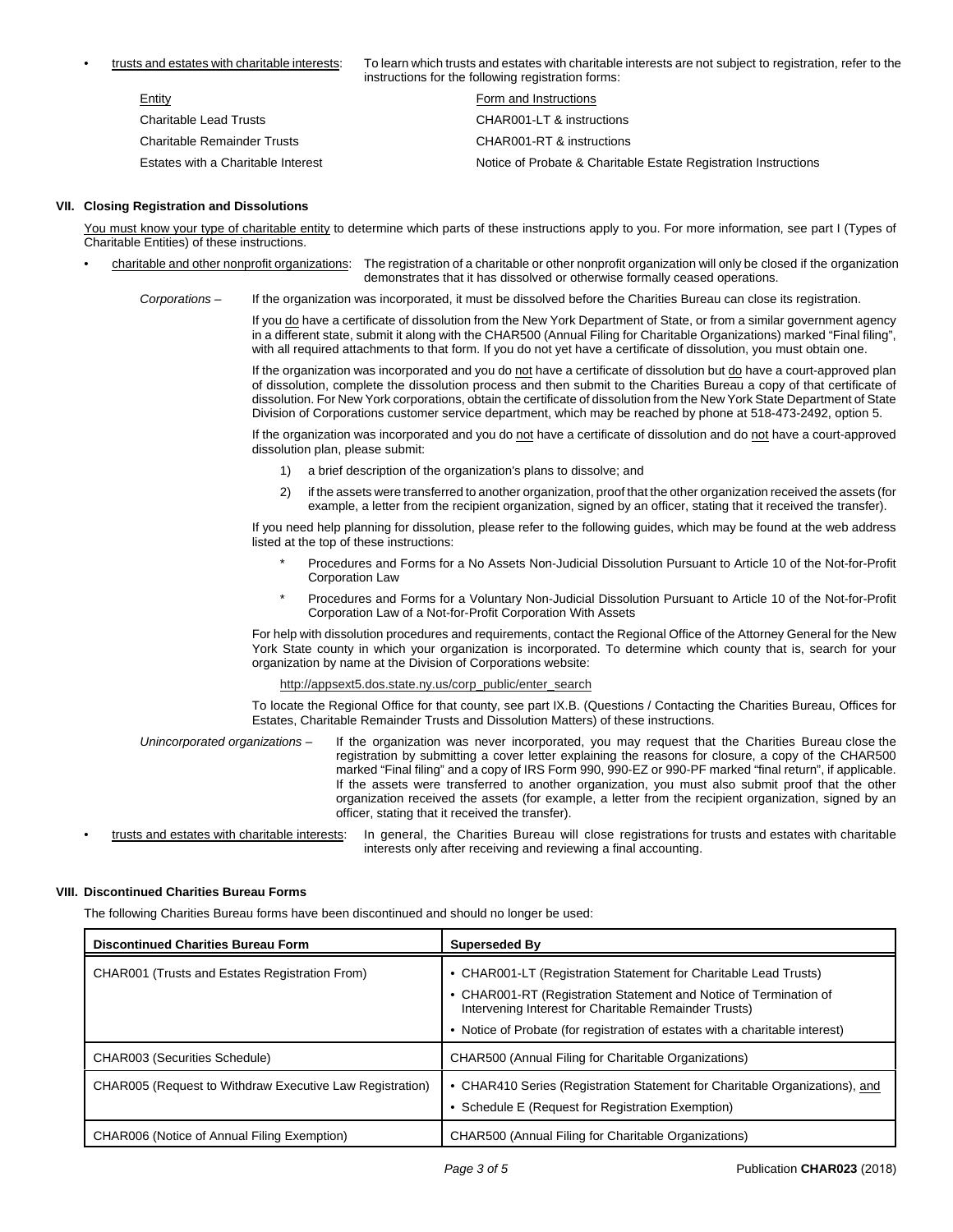| <b>Discontinued Charities Bureau Form</b>                                                                | <b>Superseded By</b>                                 |
|----------------------------------------------------------------------------------------------------------|------------------------------------------------------|
| (Certification to Accompany Reports Submitted)<br>CHAR010<br>on Forms Other Than Attorney General Forms) | CHAR500 (Annual Filing for Charitable Organizations) |
| (Annual Financial Report for Charitable)<br>CHAR497<br>Organizations)                                    | CHAR500 (Annual Filing for Charitable Organizations) |
| CHAR497-C (Combined Annual Financial Report)                                                             | CHAR500-C (Combined Annual Financial Report)         |

## **IX. Questions / Contacting the Charities Bureau**

# *A. General Contact Information*

Questions about registration and filing should be directed to the Charities Bureau as follows:

By Email: charities.bureau@oag.state.ny.us (note the category of charitable entity and the nature of the request in the subject line)

By Phone: 212-416-8401 (mention the category of charitable entity and the nature of the request to the representative)

By Mail: New York State Attorney General Charities Bureau 28 Liberty Street, 15<sup>th</sup> Floor New York, NY 10005

Helpful information may also be found on the Charities Bureau website at [https://www.charitiesnys.com/about\\_new.html](http://www.oag.state.ny.us/bureaus/charities/about.html)